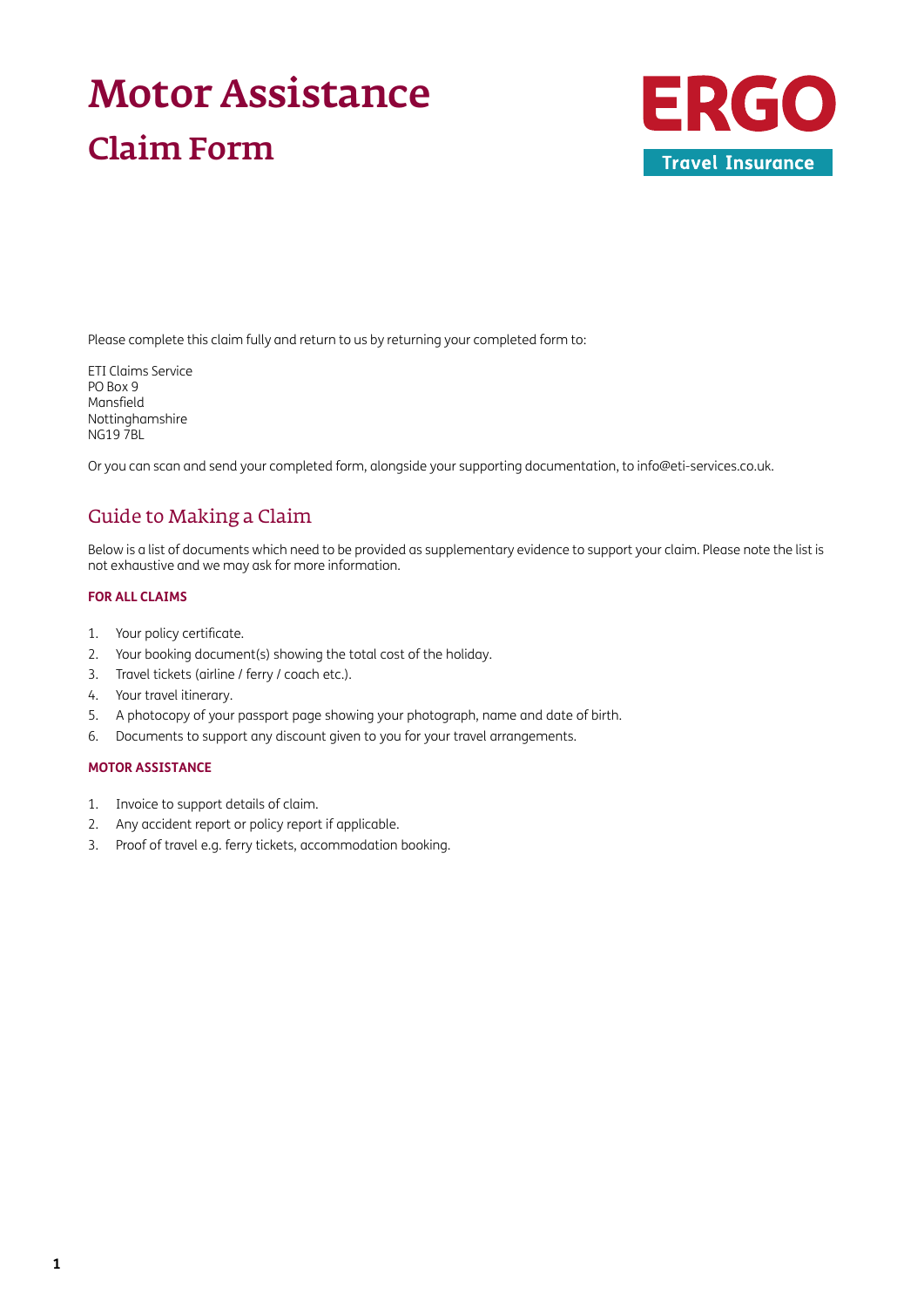# Personal details

| Title<br>Family name               | Miss<br>Mrs<br>M <sub>S</sub><br>Mr                                                                                        | Other<br>First name |                                                        |
|------------------------------------|----------------------------------------------------------------------------------------------------------------------------|---------------------|--------------------------------------------------------|
| Date of birth<br>Address           | $\Box$<br>$M_{\odot}$<br>M                                                                                                 |                     |                                                        |
|                                    |                                                                                                                            | Post code           |                                                        |
| Daytime tel no.                    |                                                                                                                            | Evening tel no.     |                                                        |
| Email address                      |                                                                                                                            | Occupation          |                                                        |
| Policy details                     |                                                                                                                            |                     |                                                        |
| Company name                       |                                                                                                                            |                     | If applicable                                          |
| Policy number                      |                                                                                                                            | Date of issue       | $\mathsf D$<br>${\mathbb M}$<br>$\Box$<br>$\mathbb{M}$ |
| Date of booking                    | D<br>M<br>M                                                                                                                | Destination         |                                                        |
| Date of travel                     | $\Box$<br>$M_{\odot}$<br>$\mathbb N$<br>D                                                                                  | Date of return      | $\Box$<br>$\mathbb N$<br>M<br>D                        |
| Travel agent                       |                                                                                                                            | Tour operator       |                                                        |
| Vehicle details<br>Make            |                                                                                                                            | Model               |                                                        |
| Registration number                |                                                                                                                            | Year of manufacture |                                                        |
| Date vehicle was last<br>serviced? | Is the vehicle under warranty? Yes<br>Are you a member of any other motor breakdown organisations? (e.g. AA/RAC/Other) Yes | No<br>By whom?      | No                                                     |
| If Yes, which one                  |                                                                                                                            |                     |                                                        |
| Membership no.                     |                                                                                                                            |                     |                                                        |
|                                    | Do you have any other insurance that might cover this incident?<br>If Yes, please provide details                          |                     | Yes<br>No                                              |
| Insurer name                       |                                                                                                                            |                     |                                                        |
| Address                            |                                                                                                                            |                     |                                                        |
|                                    |                                                                                                                            | Post code           |                                                        |
| Telephone no.                      |                                                                                                                            | Policy number       |                                                        |
|                                    |                                                                                                                            |                     |                                                        |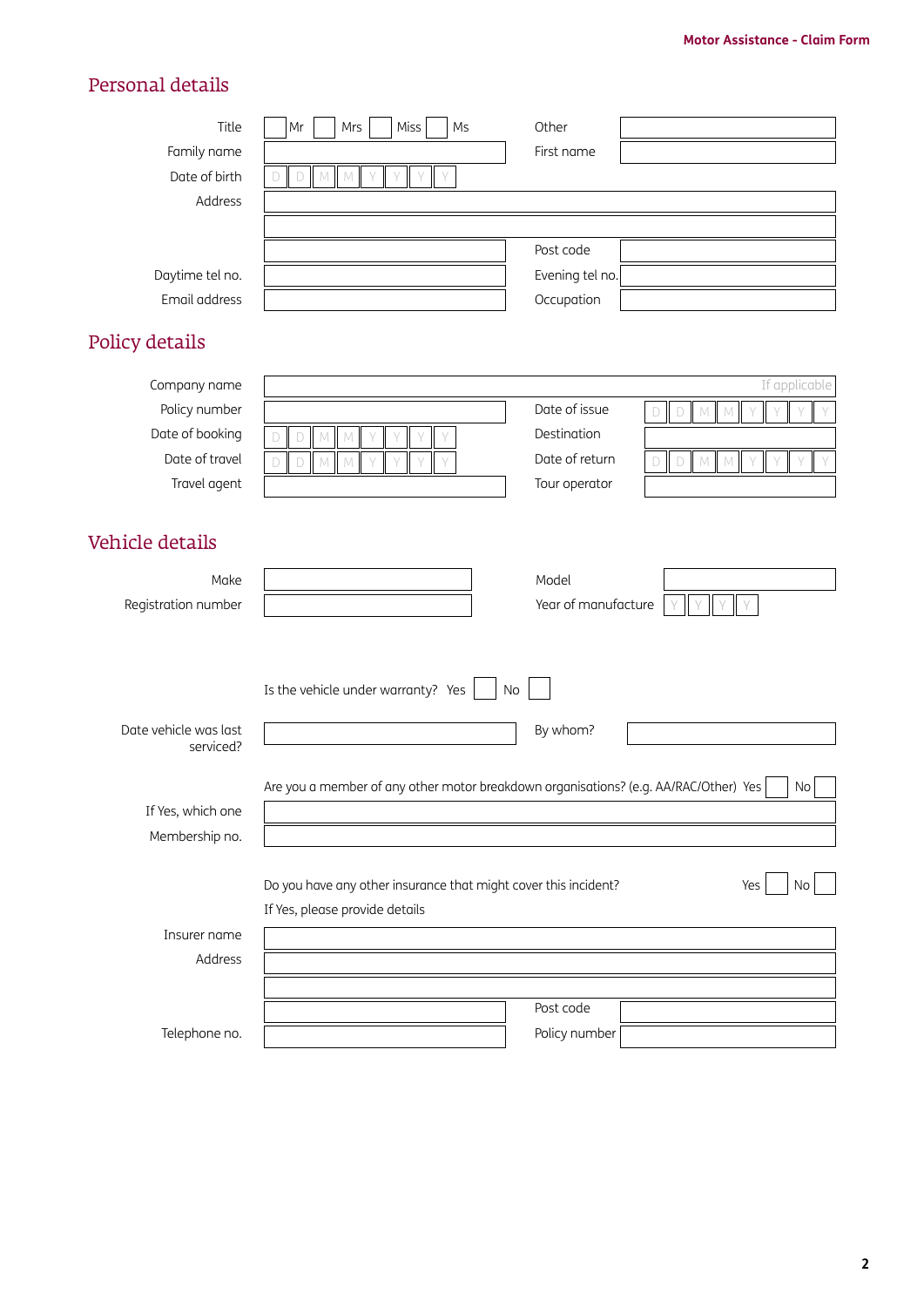# Vehicle details (continued)

Please provide the name and details of your vehicle and/or caravan Insurers

| Address       |                              |                       |
|---------------|------------------------------|-----------------------|
|               |                              |                       |
|               |                              | Postcode              |
| Policy number |                              | Telephone no.         |
| Cover         | Third Party<br>Comprehensive | (tick as appropriate) |

Please give details including dates and amounts received in respect of any motor claims made in the past 5 years



## Details of circumstances

| Date of incident |  |  |  |  |  |  |  |  | Place of incident |
|------------------|--|--|--|--|--|--|--|--|-------------------|
|------------------|--|--|--|--|--|--|--|--|-------------------|

Describe details of the incident (If an accident, please enclose the international accident statement. Provide details of third parties where appropriate)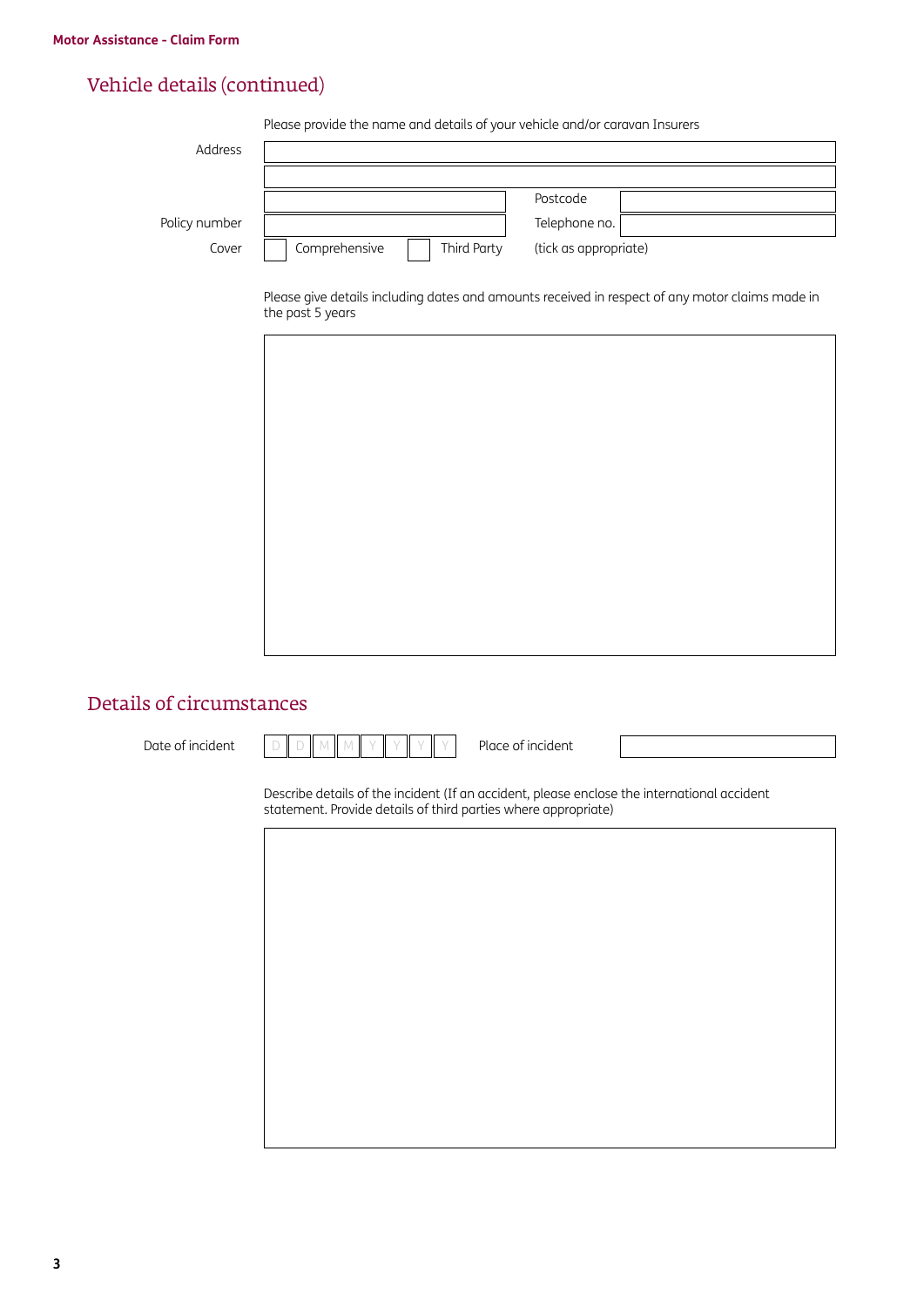## **Motor Assistance - Claim Form**

# Details of circumstances (continued)

| Where the repairs carried out at the roadside?        | Yes l | No              |
|-------------------------------------------------------|-------|-----------------|
| How long was the vehicle out of use?                  |       |                 |
| If spare parts where required, where these available? | Yes l | $No$            |
| Did you contact ETI's 24-hour Emergency Helpline?     | Yes   | No <sub>1</sub> |
|                                                       |       |                 |

(Please note the failure to contact the emergency service may limit the amount payable on your claim)

| Date | <b>STATE</b><br>$\sim$ | <i>i</i> ime |  |
|------|------------------------|--------------|--|
| ence |                        |              |  |

Our reference

If no, please give a full explanation of why you did not contact the emergency service.

# Particulars of claim

| Medical expenses schedule (original documents required)                                       |                  |                              |                                    |                                                  |  |  |  |
|-----------------------------------------------------------------------------------------------|------------------|------------------------------|------------------------------------|--------------------------------------------------|--|--|--|
| Type of expenses<br>(e.g. Towing/callout, roadside repairs,<br>car hire, accommodation costs) | Name of provider | Amount &<br>currency claimed | Has this been paid<br>by yourself? | If unpaid shall<br>we pay direct to<br>provider? |  |  |  |
|                                                                                               |                  |                              |                                    |                                                  |  |  |  |
|                                                                                               |                  |                              |                                    |                                                  |  |  |  |
|                                                                                               |                  |                              |                                    |                                                  |  |  |  |
|                                                                                               |                  |                              |                                    |                                                  |  |  |  |
|                                                                                               |                  |                              |                                    |                                                  |  |  |  |
|                                                                                               |                  |                              |                                    |                                                  |  |  |  |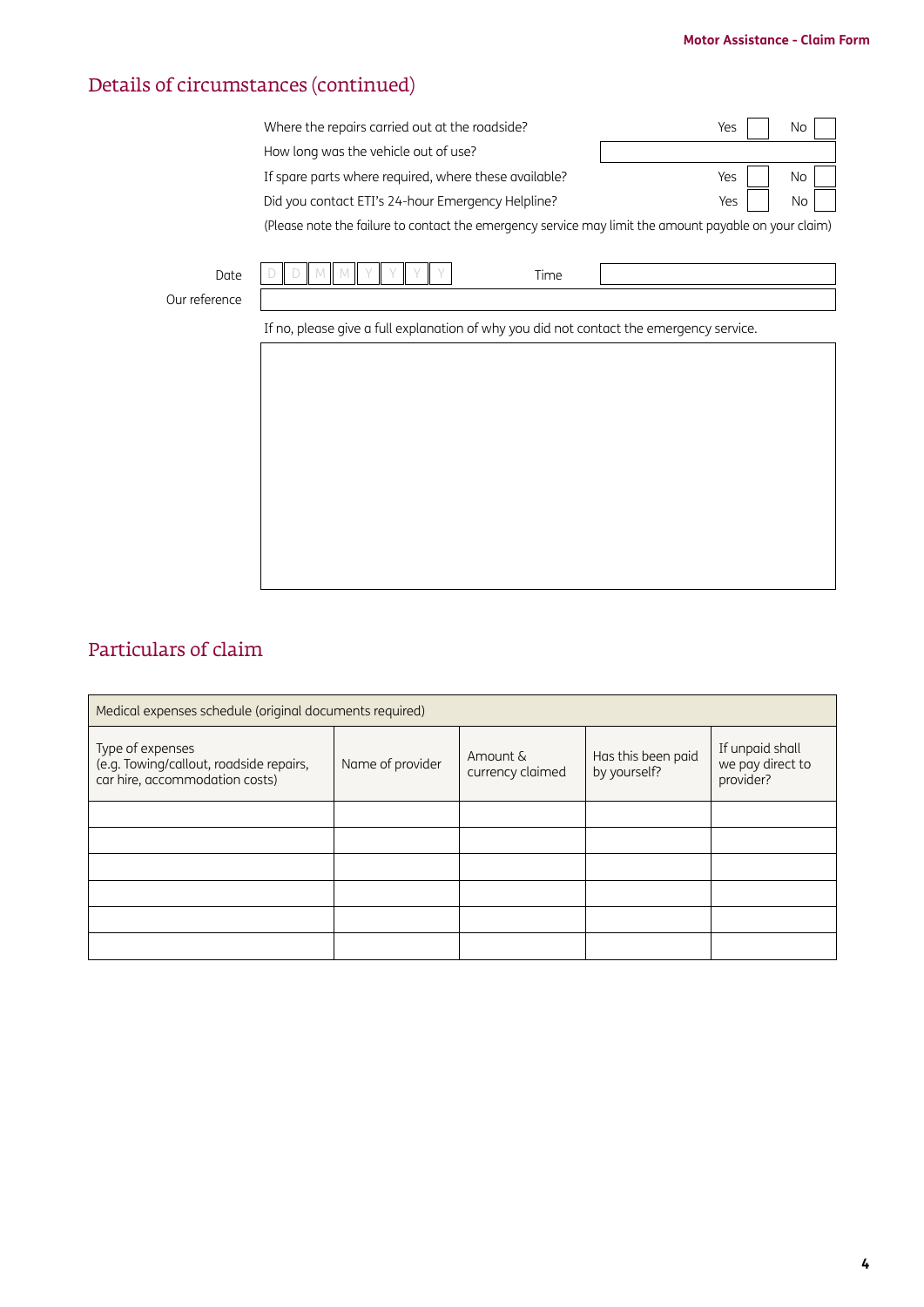## Claimants declaration and signature

- 1. I declare that all details and particulars given in respect of the claim(s) made herein constitute a true and accurate statement.
- 2. To the best of my knowledge and belief I have not omitted any material information which would affect the insurers assessment of this claim.
- 3. I confirm that where a claim or claims are made in respect of others, I have their full authority to act on their behalf. I also confirm that they have been advised that ERGO Travel Insurance Services Ltd (ETI) will not accept any liability if any payments are not distributed proportionately to the persons concerned.
- 4. I am aware that an insurance claim made in the knowledge that any element thereof is fraudulent is a criminal offence and that this will invalidate the policy and will render me liable to prosecution.
- 5. I consent to ETI:
	- a. recording, storing and using my personal data in an electronic record of this claim; and
	- b. sharing the record of this claim, including my personal data, with other insurers and interested parties as part of insurance industry anti-fraud initiatives; in accordance with the General Data Protection Regulation.

#### **I have read and understand the declaration above and included the necessary documents to substantiate my claim.**

| Claimant(s) full name(s) |                                                                                                                     |      |                                     |
|--------------------------|---------------------------------------------------------------------------------------------------------------------|------|-------------------------------------|
| Clients signature        |                                                                                                                     | Date |                                     |
|                          |                                                                                                                     |      |                                     |
|                          |                                                                                                                     |      |                                     |
|                          |                                                                                                                     |      |                                     |
|                          | Full name of an authorised representative of the corporate policy holder (corporate and / or education group cover) |      |                                     |
|                          |                                                                                                                     |      |                                     |
| Signature of authorised  |                                                                                                                     | Date |                                     |
| representative           |                                                                                                                     |      |                                     |
|                          |                                                                                                                     |      |                                     |
|                          |                                                                                                                     |      |                                     |
| I / We authorise         |                                                                                                                     |      | to act on my behalf in this matter. |
| Client's signature       |                                                                                                                     | Date |                                     |
|                          |                                                                                                                     |      |                                     |
|                          |                                                                                                                     |      |                                     |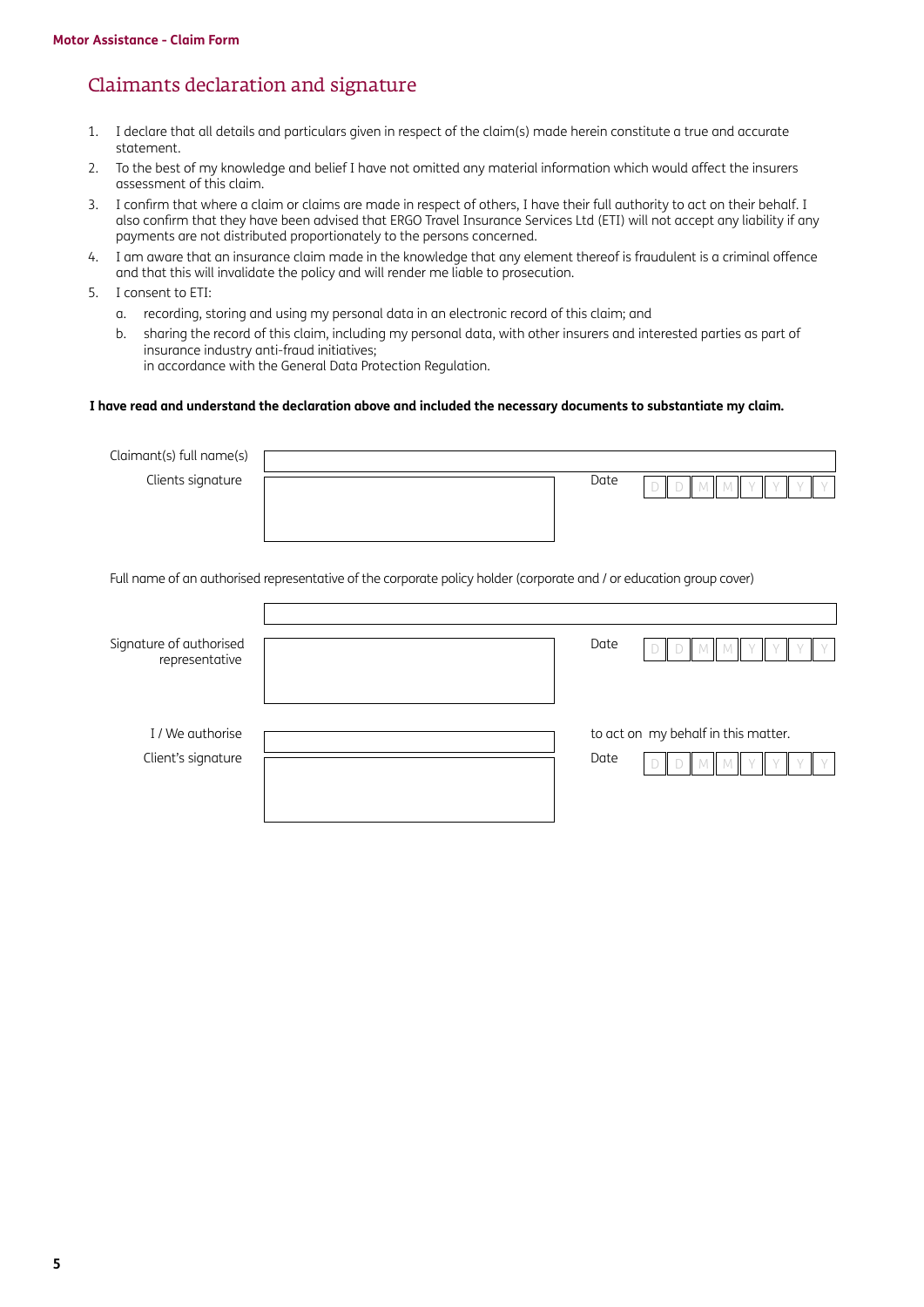## Confidentiality and data protection

#### **Consent**

We will only use Your personal data when the law allows Us to. Most commonly We will use Your personal data under the following two circumstances:

- 1. When You gave explicit Consent for Your personal data, and that of others insured under Your Policy, to be collected and processed by Us in accordance with this Data Protection Notice.
- 2. Where We need to perform the contract which We are about to enter into, or have entered into with You.

### **How We use Your Personal Data**

We use Your personal data for the purposes of providing You with insurance, handling claims and providing other services under Your Policy and any other related purposes (this may include underwriting decisions made via automated means). We also use Your personal data to offer renewal of Your Policy, for research or statistical purposes and to provide You with information, products or services that You request from Us or which We feel may interest You. We will also use Your personal data to safeguard against fraud and money laundering and to meet Our general legal or regulatory obligations.

We collect and process Your personal data in line with the General Data Protection Regulation and all other applicable Data Protection legislation. The Data Controller is ETI. For the purposes of handling claims the Data Processor is ETI.

#### **Special Categories of Personal Data**

Some of the personal data You provide to Us may be more sensitive in nature and is treated as a Special Category of personal data. This could be information relating to health or criminal convictions, and may be required by Us for the specific purposes of underwriting or as part of the claims handling process. The provision of such data is conditional for Us to be able to provide insurance or manage a claim. Such data will only be used for the specific purposes as set out in this notice.

#### **Sharing Your Personal Data**

We will keep any information You have provided to Us confidential. However, You agree that We may share this information with Great Lakes Insurance SE and other companies within the ERGO Group and with third parties who perform services on Our behalf in administering Your Policy, handling claims and in providing other services under Your Policy. Please see Our Privacy Policy [\(www.ergotravelinsurance.co.uk/ergo-privacy-statement](http://www.ergotravelinsurance.co.uk/ergo-privacy-statement)) for more details about how We will use Your information.

We will also share Your information if We are required to do so by law, if We are authorised to do so by You, where We need to share this information to prevent fraud.

We may transfer Your personal data outside of the European Economic Area ("EEA"). Where We transfer Your personal data outside of the EEA, We will ensure that it is treated securely and in accordance with all applicable Data Protection legislation.

#### **Your Rights**

You have the right to ask Us not to process Your personal data for marketing purposes, to see a copy of the personal information We hold about You, to have Your personal data deleted (subject to certain exemptions), to have any inaccurate or misleading data corrected or deleted, to ask Us to provide a copy of Your personal data to any controller and to lodge a complaint with the local data protection authority.

The above rights apply whether We hold Your personal data on paper or in electronic form.

Your personal data will not be kept for longer than is necessary. In most cases this will be for a period of seven years following the expiry of the insurance contract, or Our business relationship with You, unless We are required to retain the data for a longer period due to business, legal or regulatory requirements.

#### **Further Information**

Any queries relating to how We process Your personal data or requests relating to Your Personal Data Rights should be directed to:

Data Protection Officer, ETI, Afon House, Worthing Road, Horsham, RH12 1TL, United Kingdom

Email: [dataprotectionofficer@ergo-travel.co.uk](mailto:dataprotectionofficer%40ergo-travel.co.uk?subject=) Phone: +44 (0) 1403 788 510